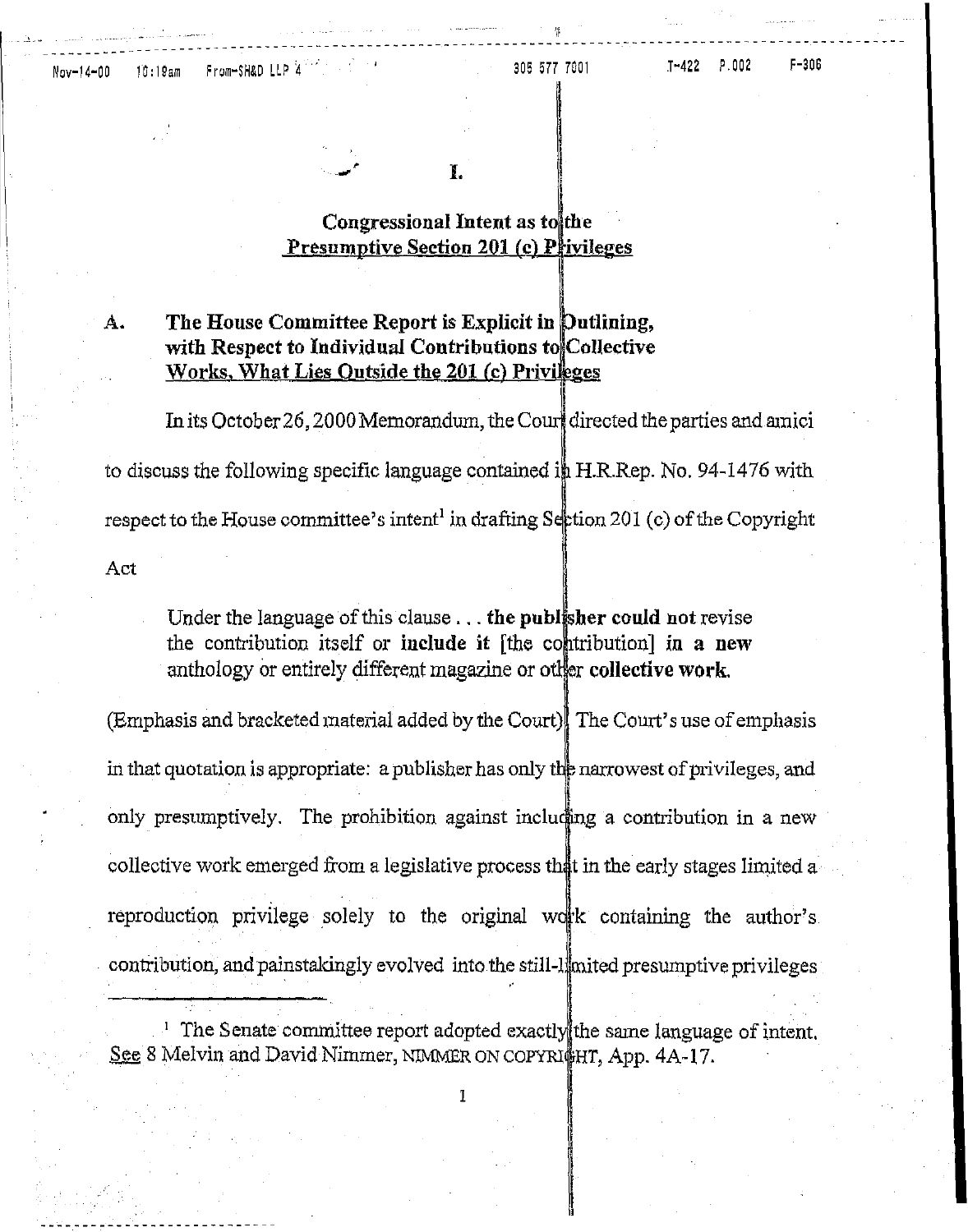L

that now appear in Section 201 (c). In the 1963 bill prepared by the House committee, the draft of Section 201 (c) limited the presumptive privilege only to "publishing the contribution in that particular collective work." ASMP Br., Ex. A. at  $5<sup>2</sup>$  The bill was altered by the committee in 1964 to read "only the privilege of reproducing and distributing the contribution as part of that particular collective work and any revisions of it." That language was ambiguous, according to one of the author representatives, Harriet Pilpel, who advocated that revisions should be limited to the particular collective work in which the contribut on first appeared. Id. at 8, 10.

The language that now appears in Section 201  $\&$ ) was stated first in the 1965 revision bill, which added the provision "any revision of that collective work [not to the individual contribution] and any later collective work in the same series." (Brackets added.) The excerpt quoted above by this  $\mathbb{C}$  burt from the final committee report provides an explication of the final changes. Any revision or "later collective work in the same series" cannot be used in a "new" collective work or an "entirely different" collective work (both terms appear in the report).

<sup>&</sup>lt;sup>2</sup> For convenience, citations to the House report are to pages in Appendix A of the brief filed by *Amicus Curiae*, American Society of Media Photographers, Inc. The appendix contains quotations from relevant portidns of the House report.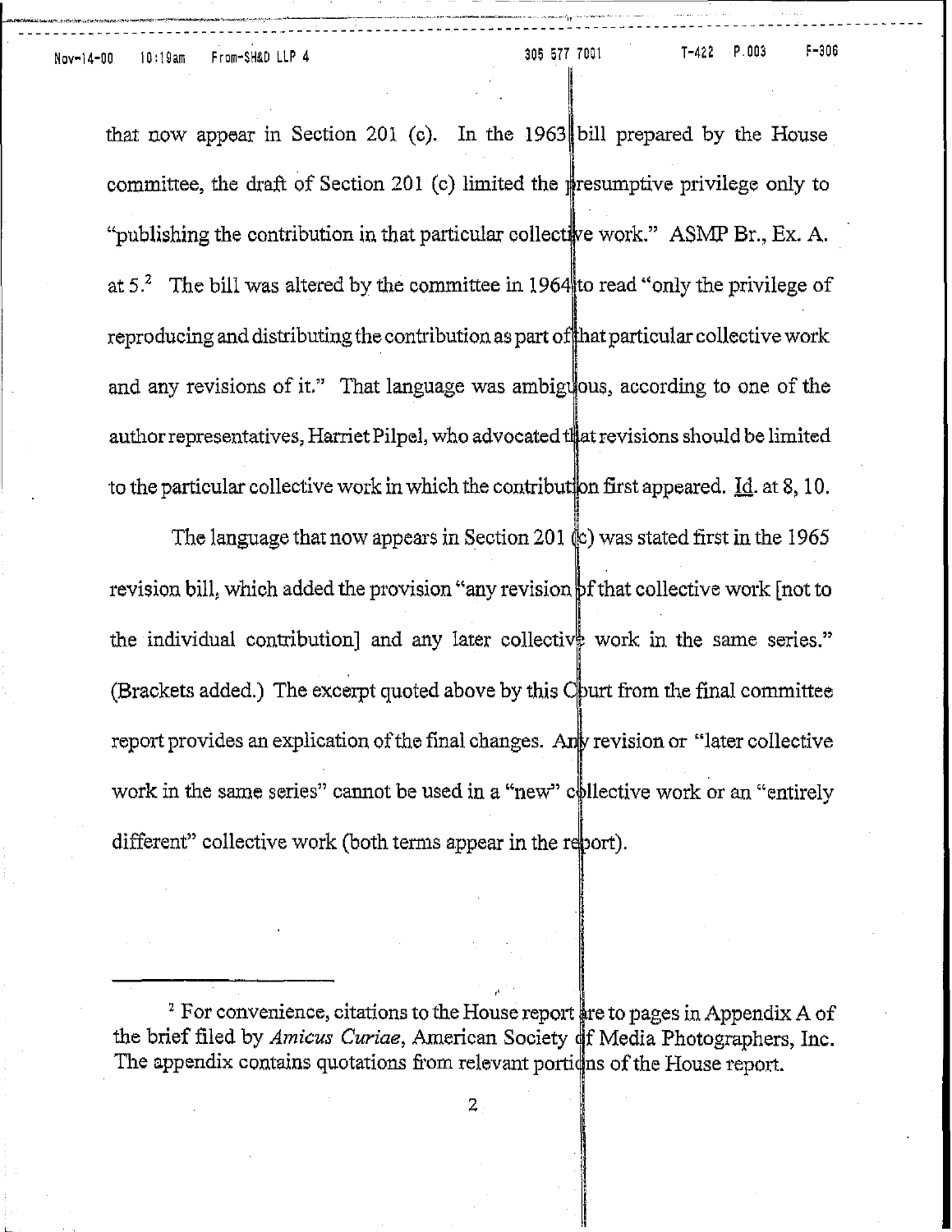### B. The Complete Geographic Product is "New" "Entirely Different," a "Collective Work," and Thus  $\frac{1}{2}$  Outside the Section 201 (c) Privilege Congress Intended

Each of the  $1200+$  monthly magazines in the Complete Geographic product satisfies the statutory definition of "collective work" in Section 101 of the Act.<sup>3</sup> No one disputes that contention. In the language of Section 101, each monthly issue was "selected, coordinated or arranged" (emphasis add d) in such a way that each resulting monthly magazine constituted an original work of authorship. Similarly, the Complete Geographic product is a collection of collective works, which also satisfies the statutory definition in Section 101 by the manner in which the collection was selected, coordinated or arranged. See Initial Br. at  $\beta 0$ . (Even if regarded as an anthology of collective works, the definitional statute is still satisfied and the committee'sprohibitory language applies to the anthol gy). Moreover, the Complete Geographic product qualifies as an original work of authorship on other grounds than stated in the definition, as set forth *infra.*

 $^3$  Section 101 defines a collective work as "a work formed by the collection and assembling of preexisting materials  $\dots$  that are selecte $\sharp !$ , coordinated, or arranged in such a way that the resulting work as a whole constitutes an original work of authorship. The term 'compilation' includes collective works."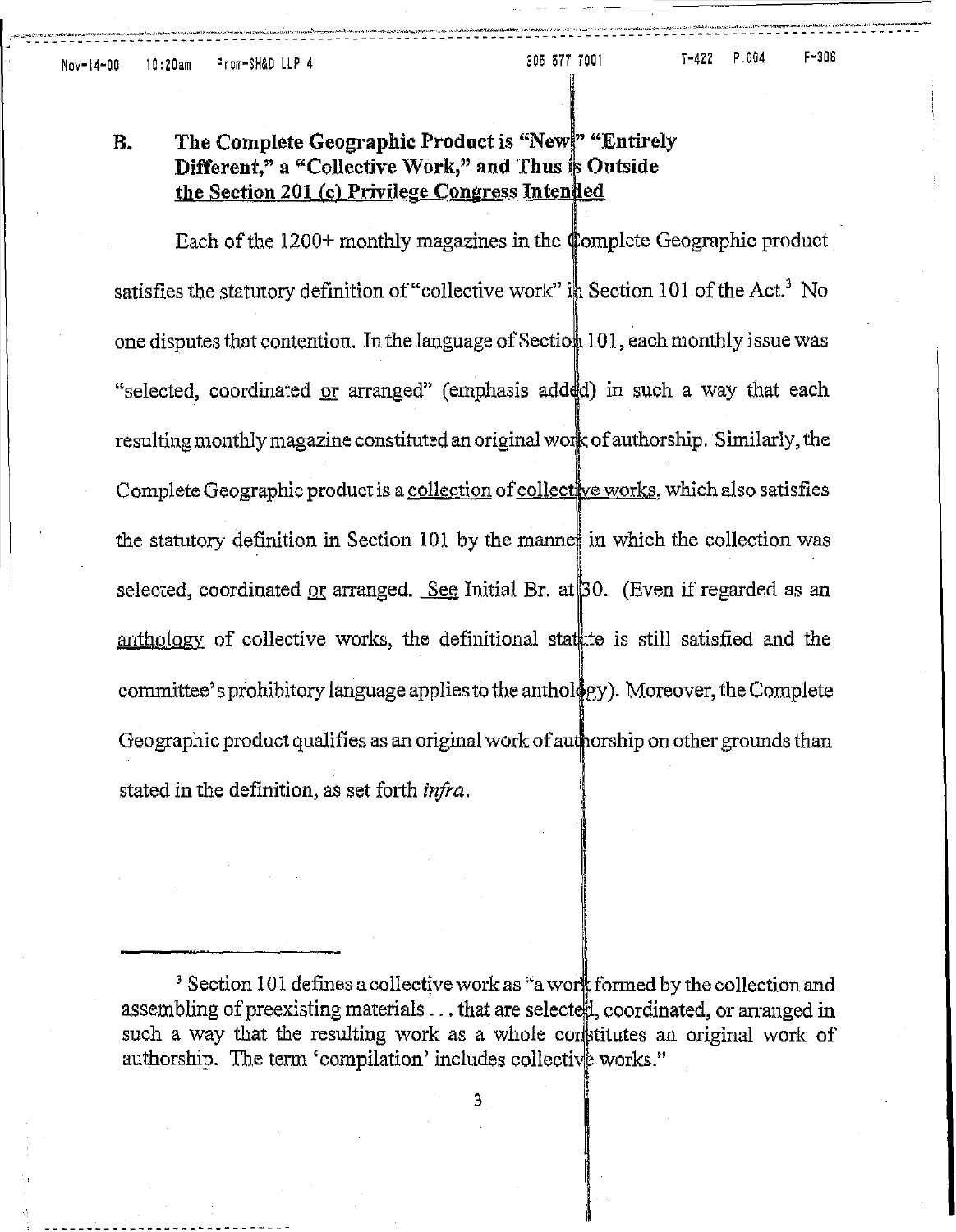The next inquiry is whether the Complete Geographic product is "new" or "entirely different" as Congress intended in its prohibition and as Section 201 $(c)$ states.

The Complete Geographic product, which includes the Greenberg photographs, is not "part of *that* particular collective work" as referenced in Section 201 (c), it is <u>not</u> a "revision of *that* collective work," as contemplated in that section, and it is not a "later collective work in the same series," the concluding phrase in Section 201 (c). (Emphasis added.) The "same series" could only contemplate some later single issue of the monthly magazine. The new collection or anthology at issue is not in the *same* series, because such a collection or anthology of 1200+ monthly issues never existed before as part of *any* series.<sup>4</sup> Wh<sub>ether</sub> a work is new is largely an empirical question. The Complete Geographic product is "new" or "entirely

4

----~----------------------------------------------------------~~~-------------------------

<sup>&</sup>lt;sup>4</sup> The Society's constant and improper references to microfilm and microfiche  $(i$  tems never placed in the record for comparative analysis) are directly contradictory of the Society's admissions in its public filing that the Complete Geographic product is new. There is *no evidence* in the record that such a fighting materials were used, or were used in a "series," or could be compared  $\hat{p}$  any way to the Complete Geographic product. The Society placed no such materials in the record, Greenberg never had an opportunity for discovery on the matter, and the district court did not consider such archiving techniques in ruling on the summary judgment motion below. Moreover, as noted in prior briefs, microfilm archiving enjoys express, limited protection in Section 108. In any event, Greenberg contends that such archival reproduction bears no resemblance, legally or factually to the Complete Geographic product.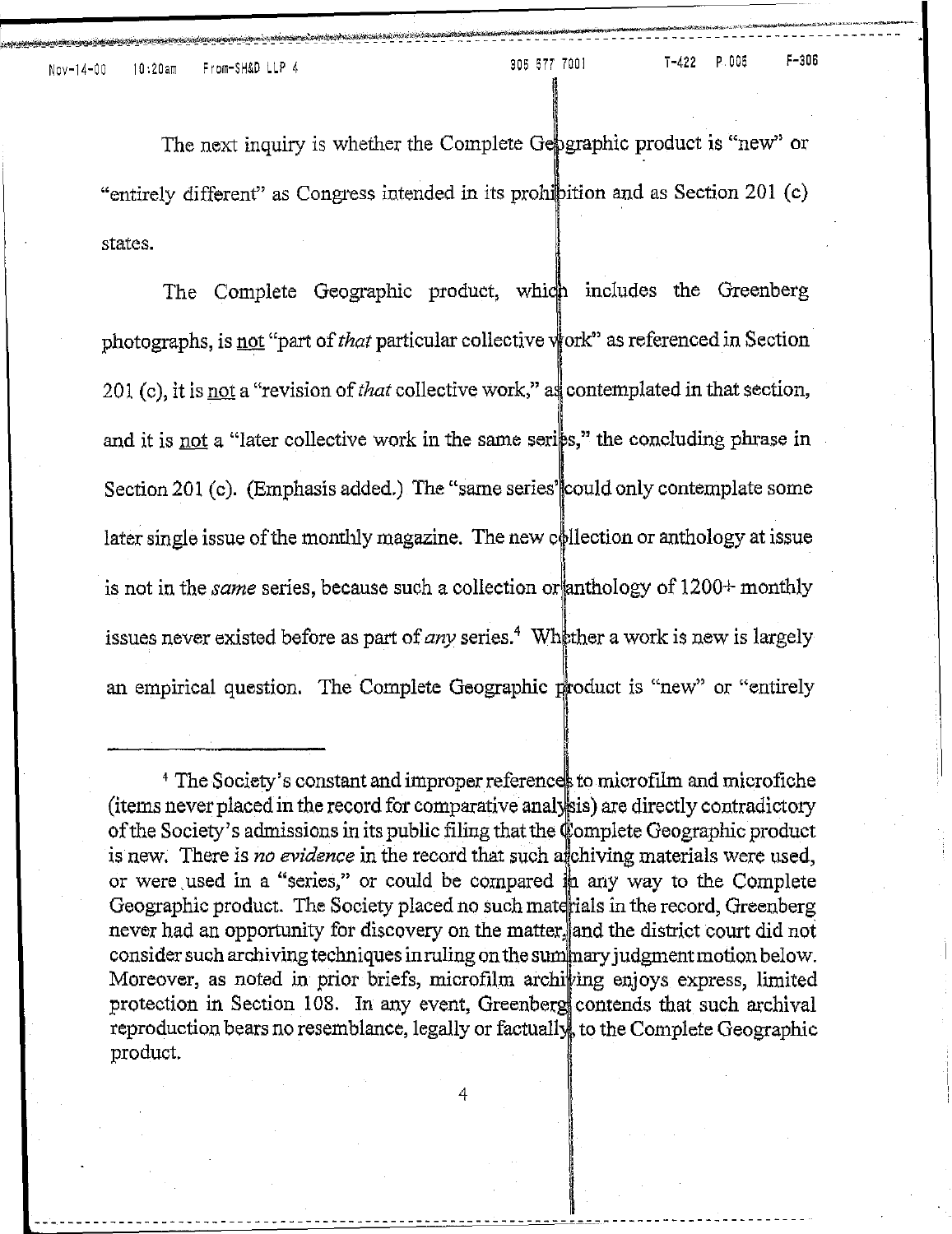different" because it never existed before. The label on the product box, placed there by the Society, says so. The Society admitted under oath, in its registration filing with the U.S. Copyright Office, that the product is new All of the monthly collective works placed in the product had been published in the year 1996 or earlier. The registration form said that the new work -- the CD-ROM product -- never existed before 1997.

# c. "Originality" in the Infringing Work is Not Required for Infringement to Exist

At bottom, to prevail in his infringement clairs Greenberg does not have to demonstrate that the Society's<sup>5</sup> new product embodies sufficient originality to be copyrightable (although he has done so), because the copyrightability of the *infringing* work, or lack of it, is not an element of copyright infringement. "[T]o establish infringement, two elements must be proven: (1) ownership of a valid copyright, and (2) copying of constituent elements of the work that are original." Feist Publications, Inc. v. Rural Tel. Serv. Co., \$99 U.S. 340, 361 (1991). Greenberg's ownership of valid copyrights in the photographs at issue is unchallenged, and the copying of all elements of his photographs is undisputed. Section 106 of the Copyright Act reserves to Greenberg the exclusive right to produce

<sup>5</sup> As in prior briefs, the term "Society" is inter ded to encompass all of the Defendants/Appellees.

"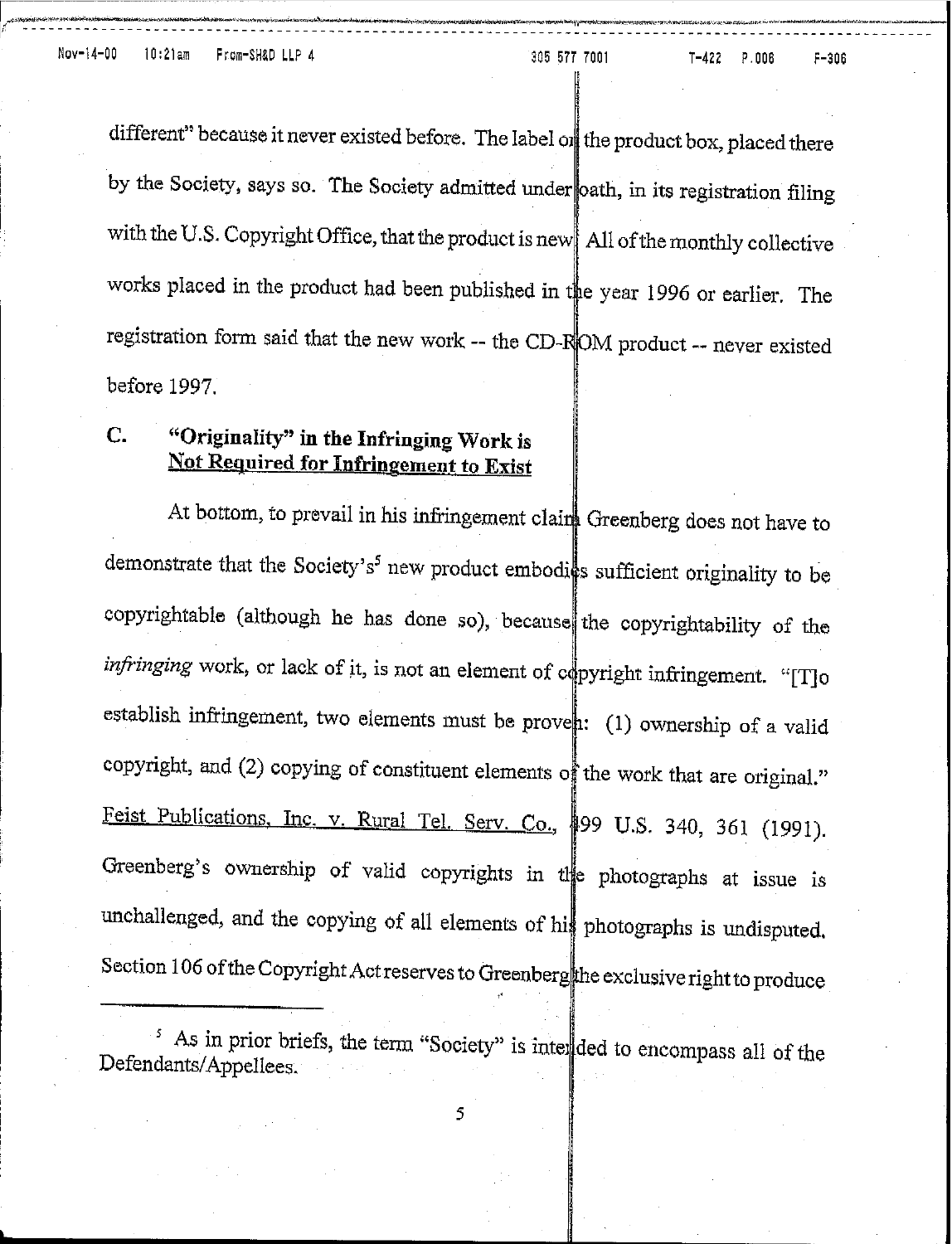--**- --** -- - - - ---- - ----- ----- **- -- - -- - - -** -- - - --**-- - - -- - - -- ----------**

*Principal Prince Age 16* !

his work and to distribute it. The Act says that "[a] yone who violates any of the !<br>! exclusive rights of the copyright owner . . . is an infringer of the copyright . . . ." 17 U.S.C. § 501 (a). Greenberg's rights have been violated here.

An infringer does not evade liability for infringement by demonstrating that his infringing work is copyrightable -- or not copyrightable. It is simply not part of the infringement equation. Infringer Brown in, say, Missouri, may copy the Greenberg photographs into Brown's new book and sell it openly on the market with no intention of seeking copyright protection for the sew book because he simply doesn't care about such protection. Nonetheless, Brown's act of copying and distributing the Greenberg photographs without consent constitutes infringement. "Pirate" radio stations infringe copyrighted musical splections with regularity, and with total disregard for the copyrightability of what they do. It is the copying and republishing of protected works by the Society that constitutes infringement.

To be sure, the Copyright Act provides varidus defenses for what would otherwise be an infringing act. The only defense ever ssserted by the Society is that it is privileged under Section 201 (c) to republish the photographs. That defense fails because none of the three privileged avenues of reproduction applies here. The Society has never asserted any other defense :-- fair use, license, estoppel, innocent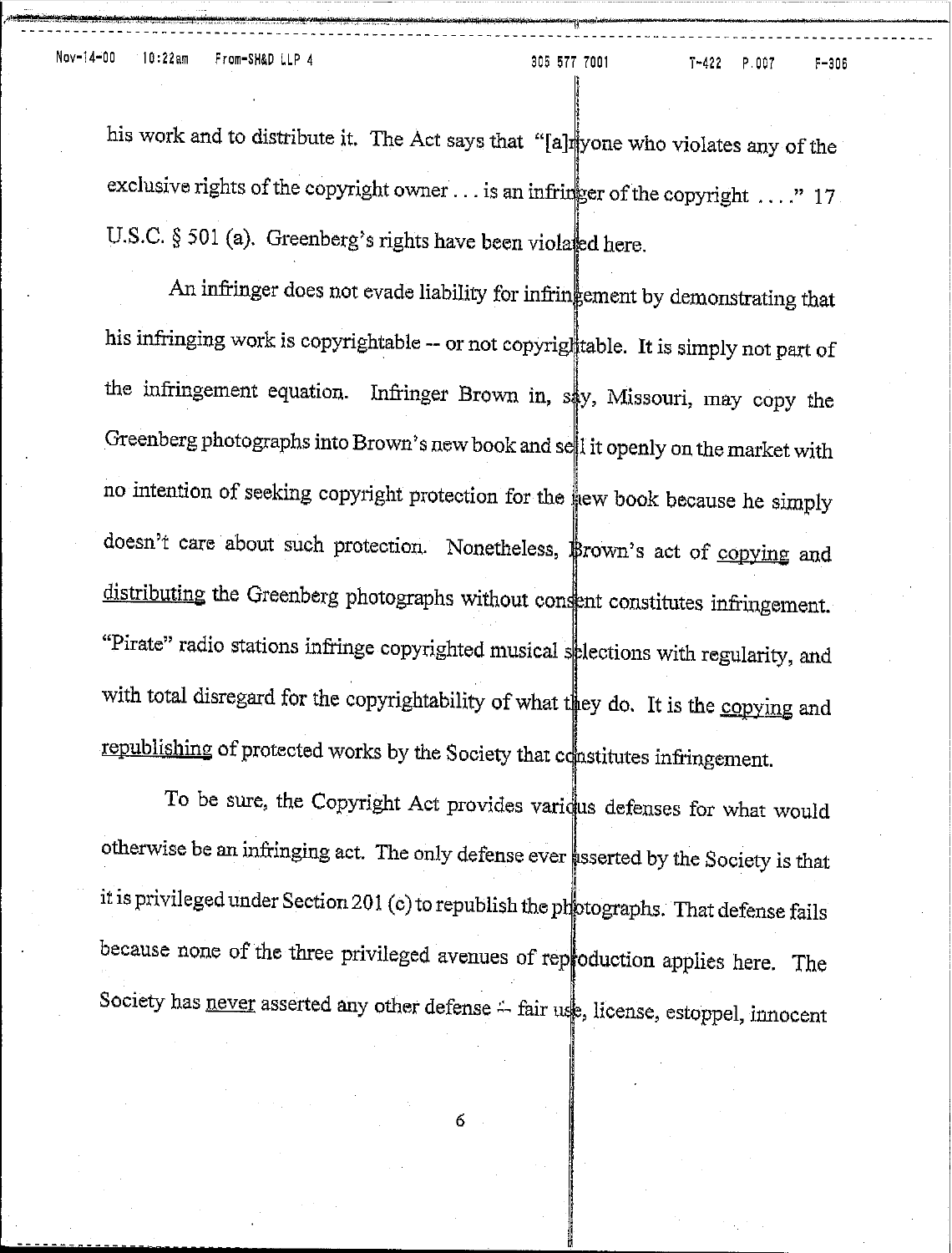intent, substantial similarity -- and the Society has thus waived any right to assert any other defense. (None would apply in any event.)

- - - --------- - -- - - - - --- --- -- --- - -------- -- - - - - - - - - - - ------------ -- --------- --------------- ------- -------

### D. Even if "Originality" Were Required in the Complete Geographic Product, It Exists

,

If the Court should conclude that the Complete Geographic product must contain sufficient originality for copyrightability in order for infringement to exist, the originality is there. The Appellants discuss these elements at length in their briefs, see Initial Brief at 30; Reply Brief at 8, and to minimize repetition those arguments will be condensed here.

The collection of  $1200+$  monthly magazines is unprecedented and original. The selection and arrangement components are detailed in Greenberg's Initial Brief at 31-32. As for creative components, the product includes a moving logo of a globe with thematic music, an Eastman Kodak advertisement with sound, a multi-media sequence of moving covers (the "Moving Covers Sequence" that is the basis for Greenberg's other claim), and various software programs that serve as a search engine and that provide for interaction with the Society's Internet site. The Society has conceded that these items are separately copyrightable, and defendant Mindscape separately claimed and registered copyright in incorporated software that it created.

.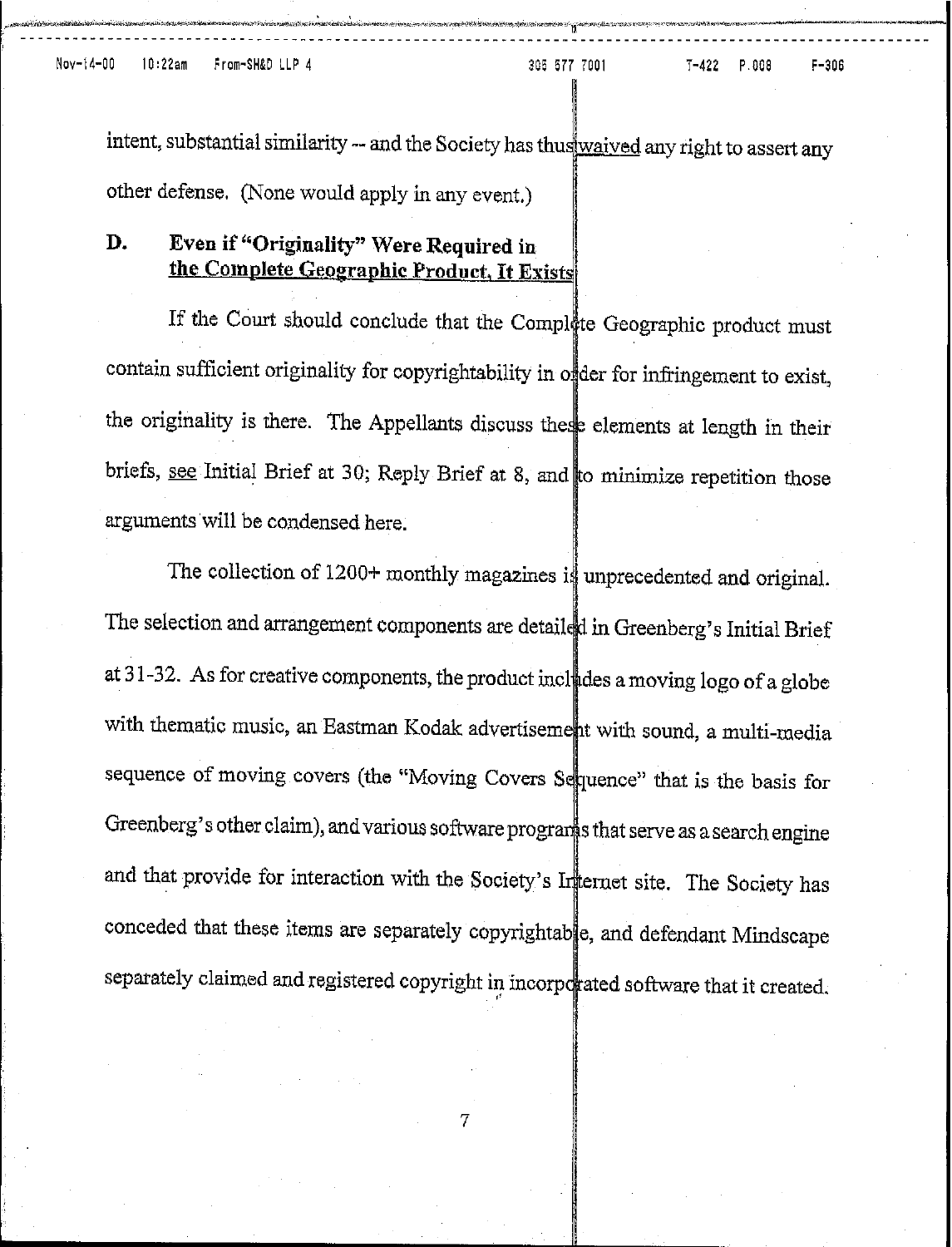$-306$ 

All of these creative additions appear to each of the 30 CD-ROM disks in the product, and are visible to a user each time a disk is opened.

When the creative elements are combined with the editing elements, the level of originality in the Complete Geographic product far exceeds the required threshold.

#### E. **Conclusion**

The legislative intent expressed in the final report of the House committee, and set forth for the parties by the Court with boldface emphasis, is easily read and understood. The Appellees have infringed Greenberg's photographs by copying them and republishing them in a new collective work, which unquestionably violates Congressional intent as to Section 201 (c).

### Π.

# The Second Issue Posed by the Court Further Signifies That the National Geographic Product is a New Work and Outside the Privileges in Section 201 (c)

The Court directed the parties and amici to discuss the following issue with

respect to the application of Section 201 (c) of the Copyright Act:

Whether a change in the medium (from print to digital) for the collective set of individual issues of the Magazine (each of which constitutes a collective work), integrated together with the Moving Sequence and the Program constitutes a new product, in a new medium, in a new market, that transcends the publisher's privilege in Section  $201(c)$ .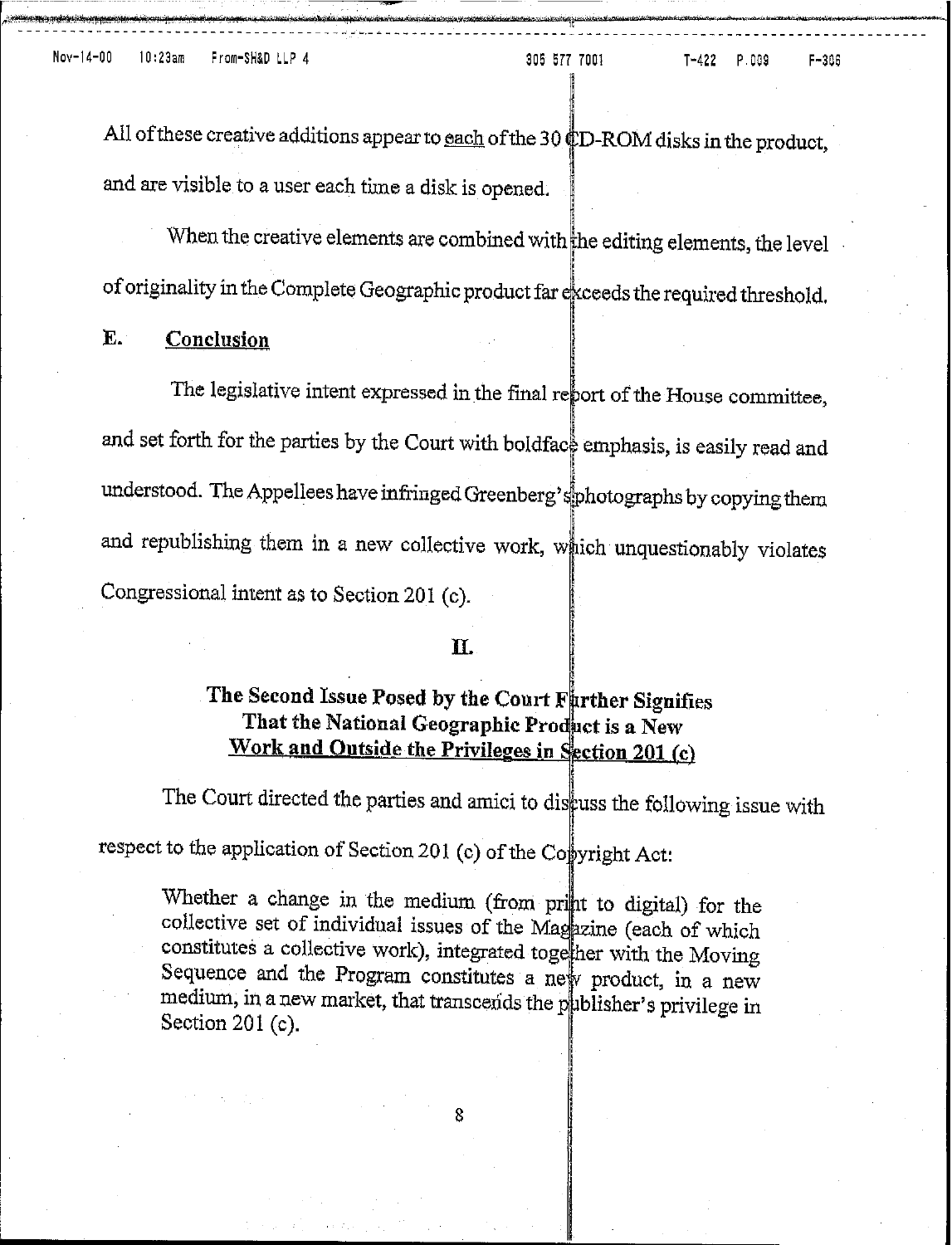The issue is whether those factors identified by the Court constitute the Complete Geographic product as a new collective work, which Congress said would not be privileged under Section 201 (c). This brief by the Appellants, in Part I, *supra*, contends that the product is unquestionably a collective work, and that it is "new." The Court's inquiry sets forth additional reasons why the product is "new" and is outside the limited publisher's privilege stated in Sec $\frac{1}{2}$ on 201 (c).

"~~::.l.~"'::'::.'..:.'?.:.?. **d\_** :t~. \_

# A. The Copyright Act is "Medium Neutral" Only for Purposes of Copyrightability

In order for works of authorship to be eligible for copyright under the Copyright Act, they must be "fixed in any tangible medium of expression, now known or later developed, from which they can be perceived, reproduced, or otherwise communicated, either directly or with the aid of a machine or device."  $17$ U.S.C. Section 102 (a).

Thus it is not important whether the form, marker, or medium of "fixation" be in words, numbers, pictures, or any other graphic thod, so long as it is capable of perception directly or by means of any machine or device, in the words of the Act, "now known or later developed." No fixation, no cop rightability.

~---.\_------~.\_--------------------------------------- - - - - - - - - - - - - - - - - - - - - - - - - - -------------------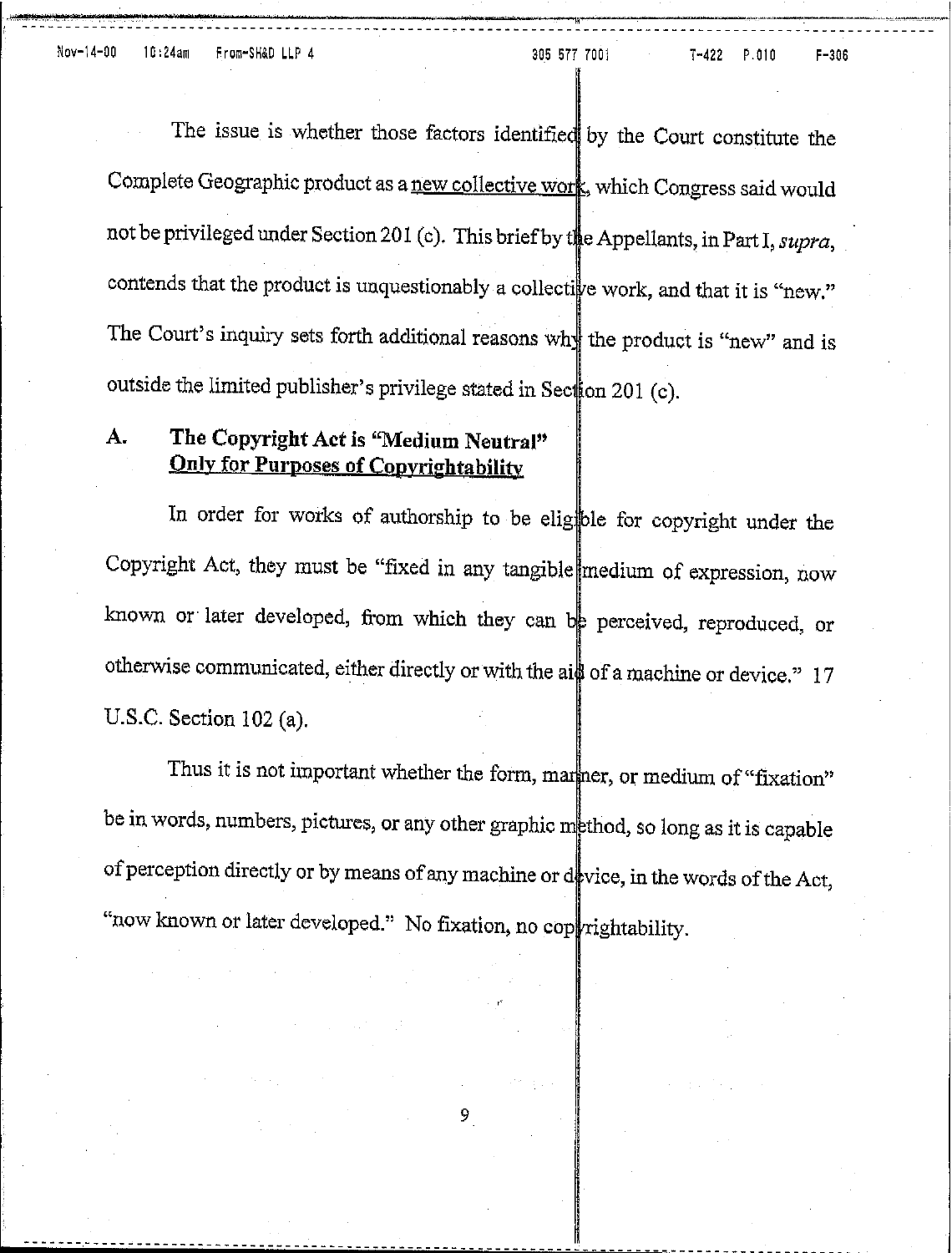Nov-14-00 10:24am From-SH&D LLP 4 305 577 7001 T-422 P.011 F-306

However, medium neutrality is irrelevant to an analysis of the presumptive privileges afforded in Section 201 (c). Under the undisputed facts of this case, the change in medium and market matter a great deal.<sup>6</sup>

For a very long time, courts have held that unauthorized uses of copyrighted material involving new media and technology are controlled by the language of agreements and the knowledge of the parties at the time of entering into such agreements. In short, a use in a new medium known by the parties at the time of contracting is not infringing; whereas, an unauthorized re-use in a new medium that was inconceivable at the time of contracting is infringing. See, e.g., Rey v. Lafferty, 990 F.2d 1379 (1st Cir. 1993); Murphy v. Warner Brothers Pictures, Inc., 112 F.2d 746 (9<sup>th</sup> Cir, 1940). Almost always, such issues have arisen in the context of a licensing arrangement between the owner of the copy ight and some other party.

Here, no licensing agreement between Greenberg and the Society, with respect to the Greenberg photographs, ever existed, and none of the parties has ever suggested it. Even if such an agreement had existed in the earlier years of the relationship, it was voided by the transfer to Greenberg of all rights in his photographs in the two conveyances executed in 1985 and 1989.

 $\degree$  The very concept of derivative works under the Copyright Act embodies new and different media.

"

10

<sup>I</sup> **----------------------------------------------------------------------------------------**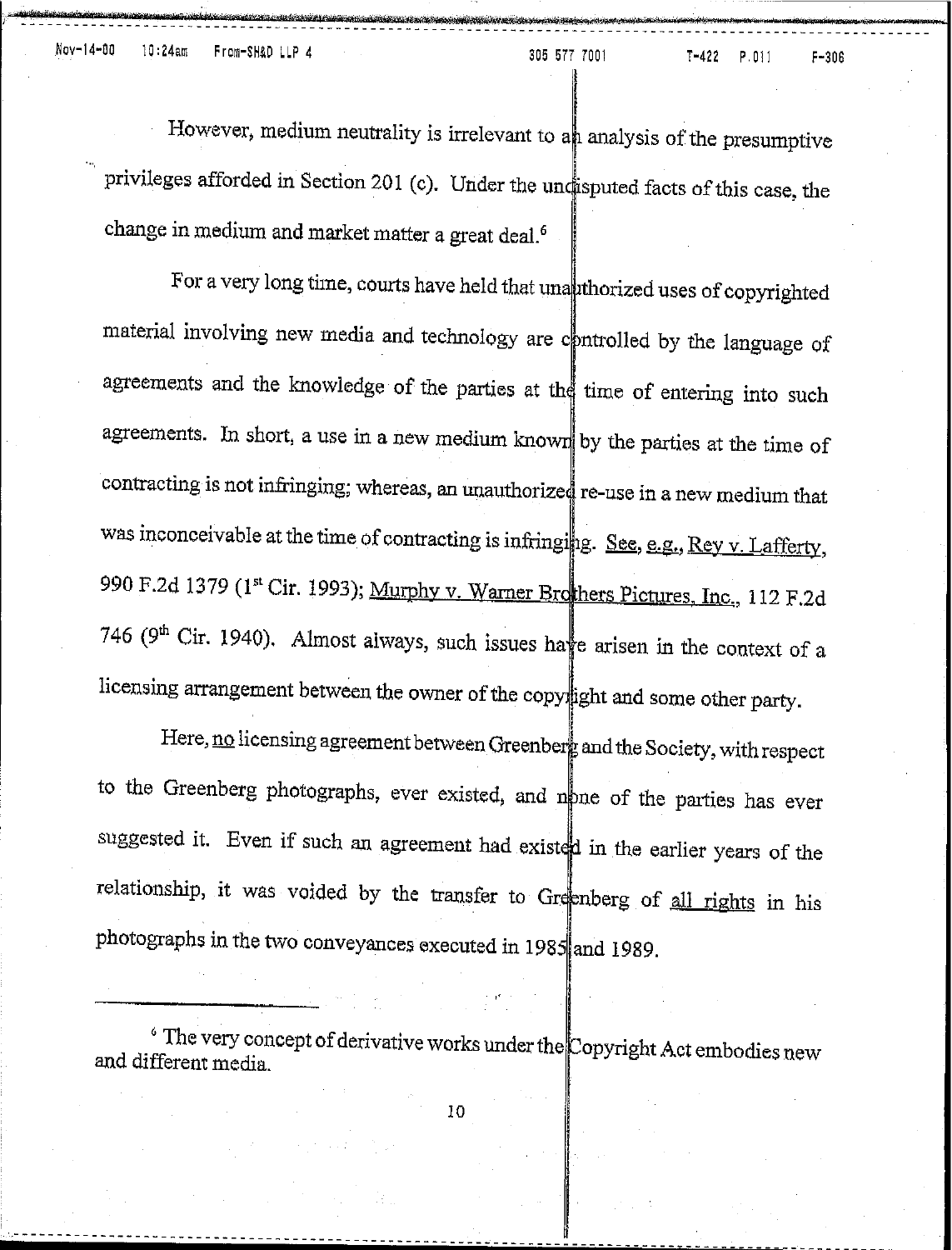and a series of the contract of the contract of the contract of the contract of the contract of the contract of the contract of the contract of the contract of the contract of the contract of the contract of the contract o

In this case, of course, none of the parties knew about, thought about or even dreamed about CD-ROM technology when Greenberg created and sold his works to the Society. The works were intended to be used only in the magazine issues for which they were created, and no further uses by the Society were anticipated. See Greenberg Affidavit.

## B. The Greenberg Agreements With the Society Regarding Photographs

The Court instructed Greenberg to provide, under separate cover, copies of any agreements between Greenberg and the Society " $\frac{1}{2}$  which Greenberg agreed to permit the Society to use his photographs in Natidnal Geographic Magazine." Various documents in response to the directive have theen filed separately with the Court. Those documents are identified with particularity in an affidavit by Jerry Greenberg to which the documents are attached.

Greenberg was engaged on four occasions to take photographs that subsequently were published with particular articles in the Society's monthly magazine. The "agreements" as to the first three articles are essentially unilateral statements by the Society to which Greenberg acquiesced. The understandings as to the fourth article, contained in a 1989 agreement, are more detailed and elaborate, particularly as to who would own rights to the photographs to be taken for the

11

----------------------------------------------------- **- - - - - - - - - - - - - - - - - - - - - - - - - - - - - - - - - - - - - - - - - - - - - - - - - - -**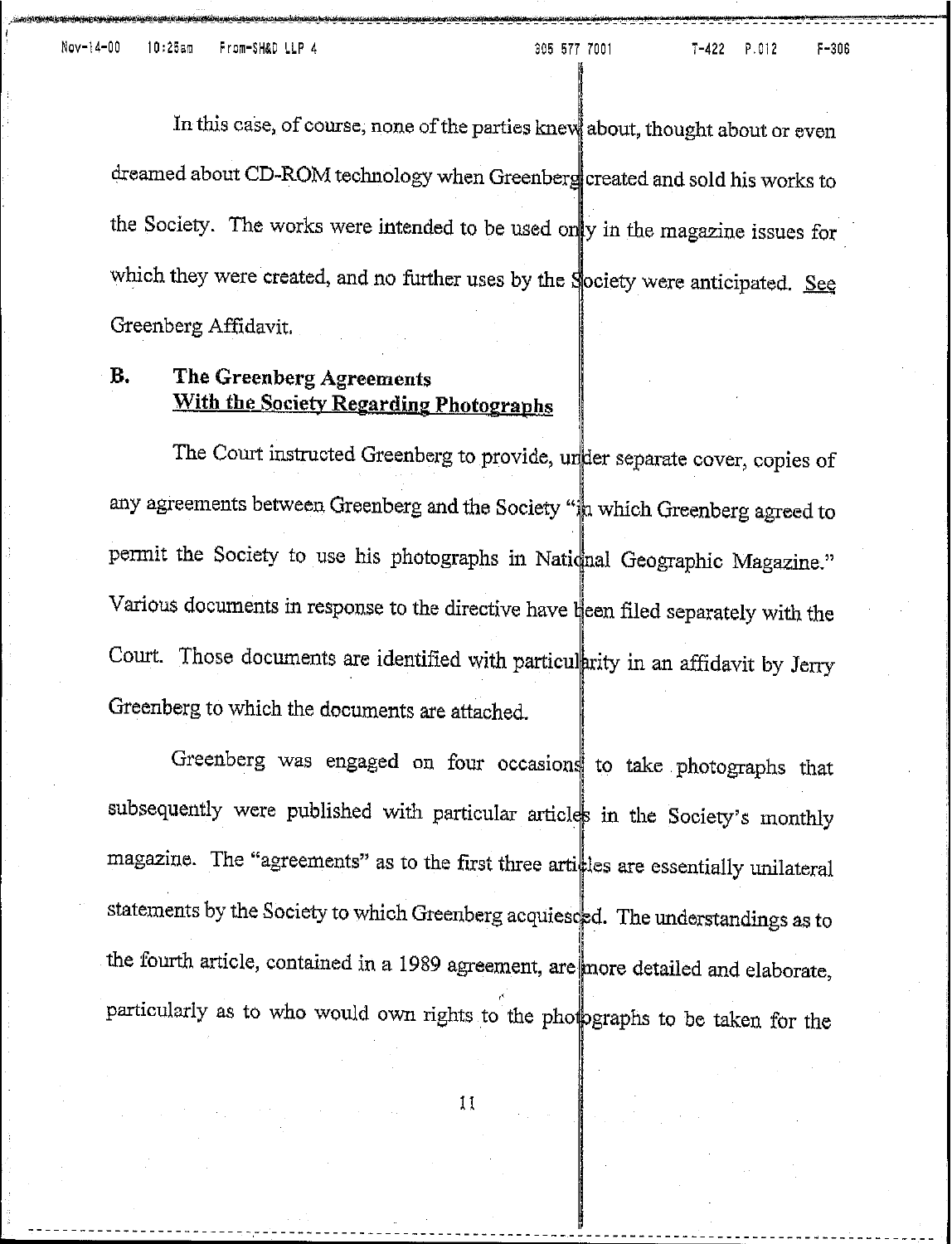magazine article. Although Greenberg now and then through the years raised concerns regarding ownership and control of his photographs, it is obvious in the filed documents that he was not sophisticated about such arrangements. Greenberg concedes that the Society initially owned all rights to the photographs at issue in this litigation:

On November 15, 1985, Greenberg wrote to ask the Society to assign to him copyrights in all photographs taken by him that had been published in the magazine (at that time, in three articles). In the letter, Greenberg said that the copyright assignment would have no effect on the Society's re-use of the published photographs, because Greenberg believed that any re-use would involve a re-printing of a particular monthly magazine. See Greenberg Affidavit,  $\P$  9. Moreover the original contracts with the Society "did not even remotely consider digital reproduction in a for-profit marketplace." Id. On only two occasions did the Society re-print in the Magazine a Greenberg photograph from one of the four published articles, and on both occasions Greenberg consented and was paid. Id.

On December 18, 1985, the Society effected the transfer. The notarized assignment document was executed by the Corporate Counsel, and it assigned "all

" :'P **12P** 52"22"2' **90S 5;; UO' <sup>T</sup> 'o? <sup>n</sup> <sup>M</sup> <sup>1</sup> <sup>r</sup> ... 0'"**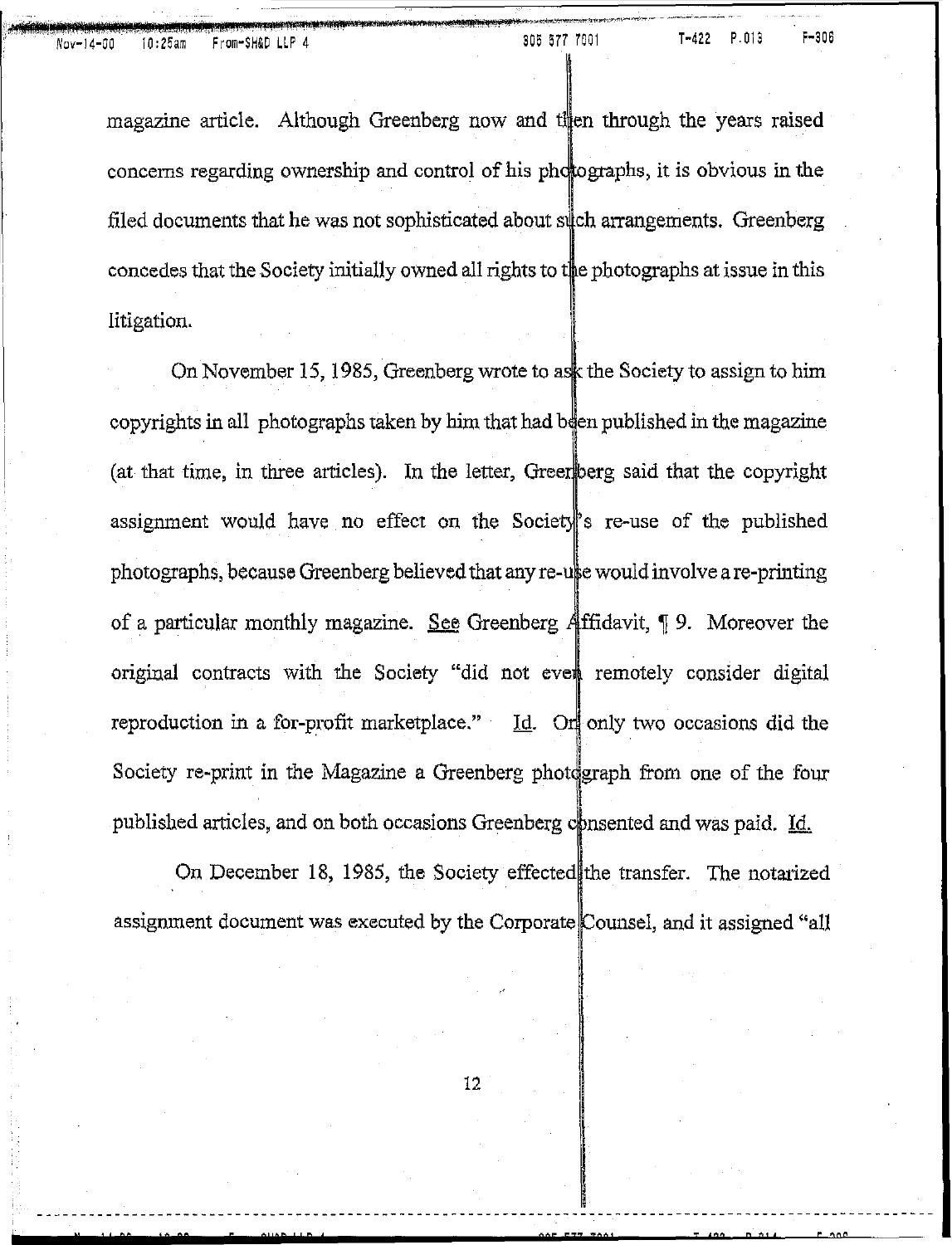right, title and interest, including copyright" to Greenberg. The transfer of rights was unconditional. No right of any kind was reserved by he Society."

In 1989, Greenberg and the Society executed an agreement regarding photographs he would take for an article that eventually was published in the April 1990 issue of the monthly magazine. In paragraph 5 of the agreement, the parties agreed that the Society initially would own all rights to the photographs. However, in paragraph  $5$  (a), the agreement provided that, after publication in the monthly magazine, all rights to the published photographs would automatically transfer to Greenberg, subject to certain conditions that were unrelated to the substance of the conveyance. The transfer was unconditional. The agreement document contains no reservation of any right by the Society to re-use any of the photographs. The two Society has never challenged the validity of the documents or the ownership of conveyance documents were placed in the record of this case at an early stage. The copyright in the Greenberg photographs. The Society's only position with respect to the photographs is that it was privileged under Section 201 (c) to republish them in the Complete Geographic product.

-----------------------------~-c--c-c----------- **\_**

<sup>&</sup>lt;sup>7</sup> Principles of contract law generally control cop right assignments. NIMMER, supra at  $\S$  10.08. "The distinguishing feature of a pertial contract is "The distinguishing feature of a partial assignment is a manifestation of intention to make an immediate transfer of part but not all of the assignor's right ...." Restatement, Contracts 2d  $\S 32\frac{d}{d}$ , Comment b. The Society's 1985 assignment manifested no such intention.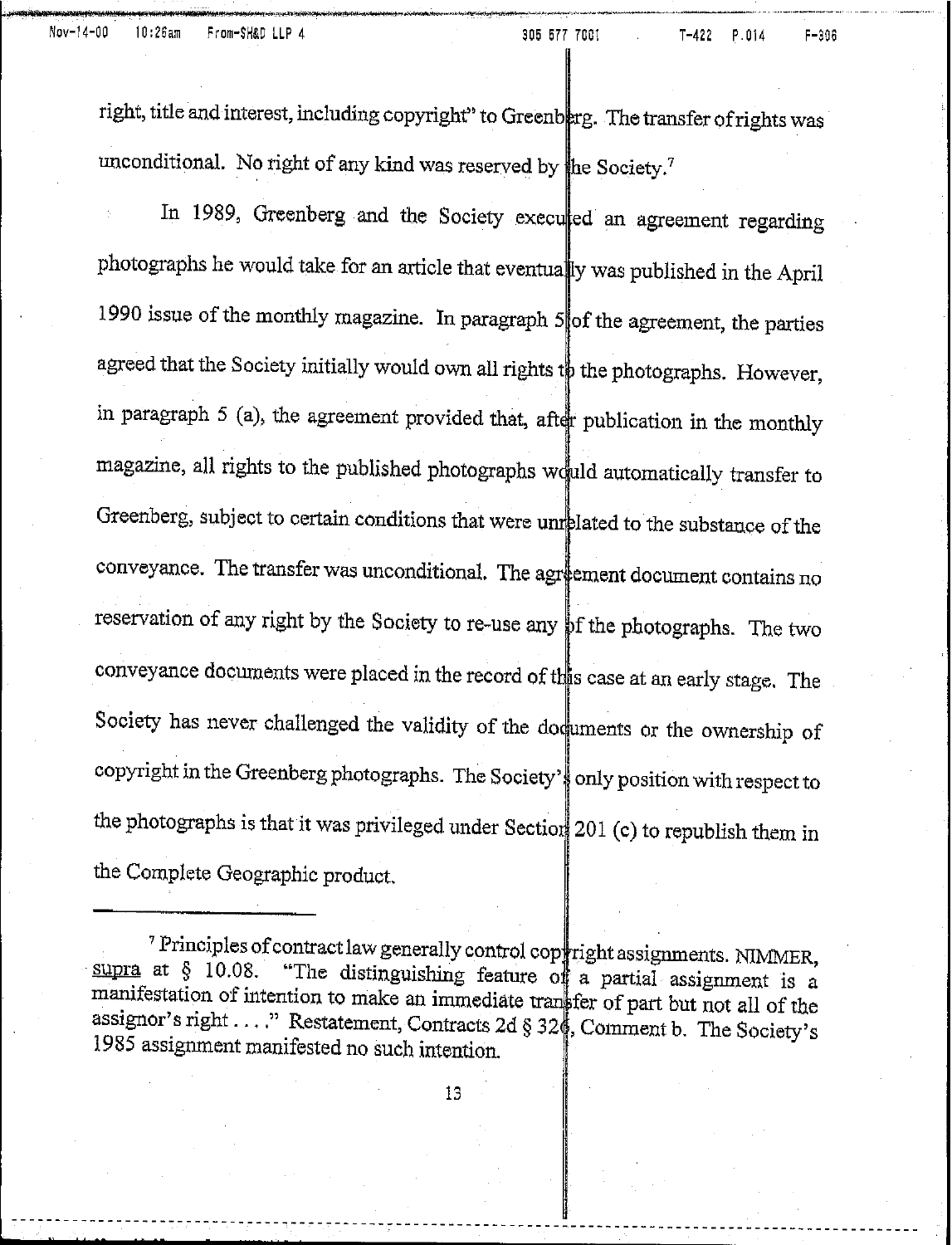Thus, whatever initial understandings may have existed as to the Society's use of the Greenberg photographs were negated by the 1985 and 1989 transfers to Greenberg.

C. Because The Complete Geographic Produc is a New Product, in a New Medium, in a New Market, It is a New Collective Work and the Inclusion of Greenberg's Photographs is Not Privileged

That the Society is exploiting a new market is clear. There is no question that the Complete Geographic product is in a new medium. It is digitalized, interactive, with moving-fading-morphing elements, music, and sparching capability that never existed in any of the monthly Magazines. There is no question that it was intended for a new market: the public (distinguished from ambers-only tradition) and the for-profit market.

The Society that Greenberg dealt with, from 1960 to 1990, regarding his photographs that were used in the magazine, was a different institution. Staunchly not-for-profit, the Society in those days was in effect subsidized in its efforts by American taxpayers.

Today, Greenberg's photographs are swept away in unknown (to Greenberg) licensing arrangements, in a digital medium that no one can seriously believe was in his remotest contemplation when he signed-on to shoot photographs for the Society's